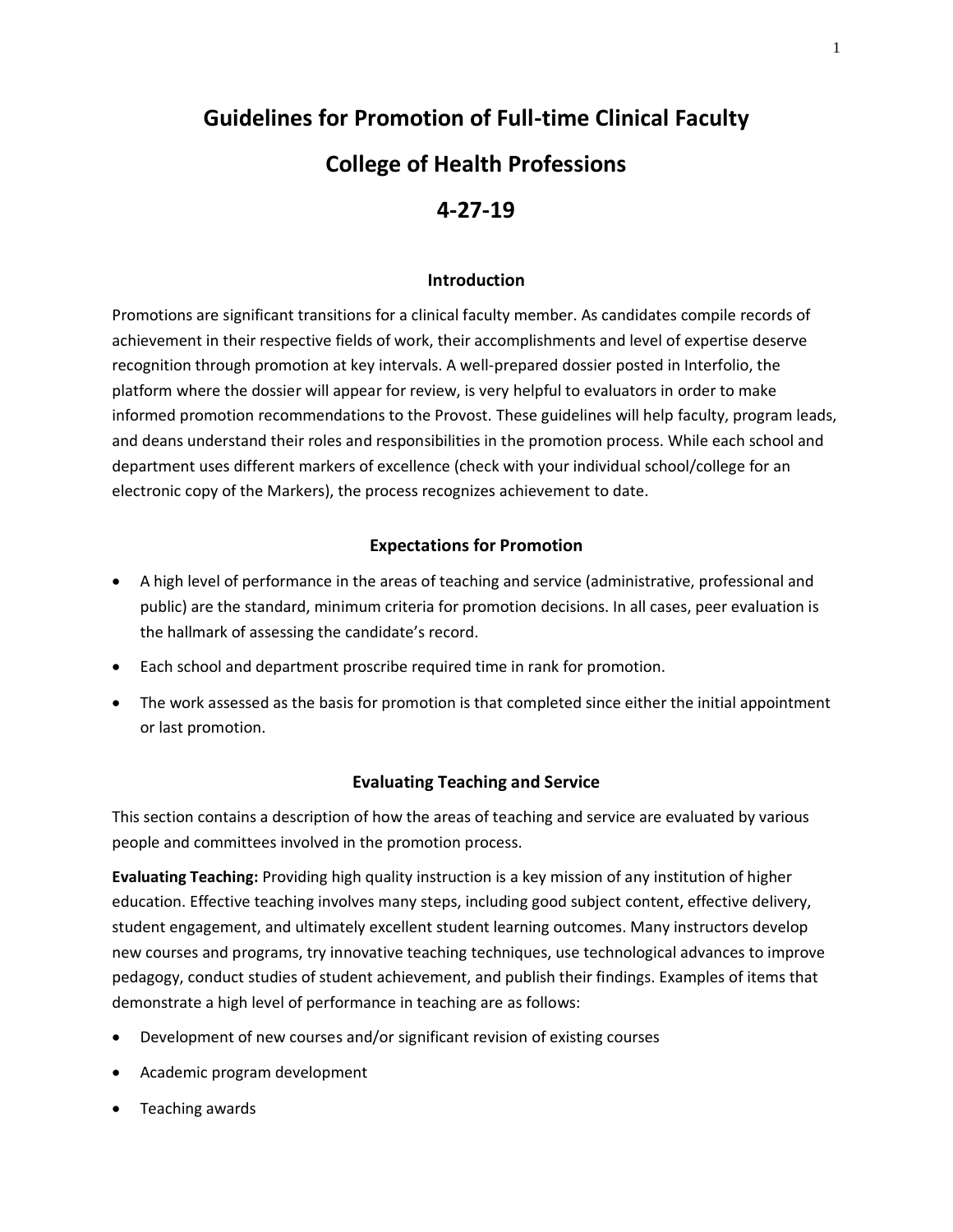- Peer reviews
- Student evaluations
- Documented student learning outcomes
- Publications about pedagogy and the scholarship of teaching
- Awards of external grants for teaching and laboratory equipment
- Instructional innovations
- Breadth and range of courses taught at all levels
- Mentoring and advising students
- Developing special class notes and other instructional material, e.g., study guides, laboratory manuals, laboratory equipment
- Teaching courses supportive of University objectives (e.g. learning communities, writing-enhanced courses and civic engagement courses)

**Evaluating Service:** All faculty are expected to be engaged in service. This includes administrative service, professional service and external outreach service.

*Administrative service*: These activities represent the essential participation of faculty in the administration of the university. This is internal university service, which helps the smooth running of the department, school and university. Each faculty member must carry a fair share of service. This will typically include participation in department, school, and university-wide committees, student advising and recruiting, administrative responsibility for a department program or special event, advising student organizations, participation in professional and educational accreditation reviews, etc. Adequate documentation of all these activities will be the basis for evaluating administrative service. Candidates' service dossiers should include a note regarding any service roles that carried released time compensation. Although committee memberships are important, membership in and of itself is not sufficient evidence of service. Documented outcomes are essential.

*Professional service*: In order to remain current and establish national recognition, candidates should engage in some professional association activity related to their discipline. This may include working in a major professional organization, being the member of an editorial board, editing, reviewing, or refereeing journal or academic press submissions, or organizing and participating in a conference/symposium, public talks on policy issues, etc.

*External outreach service:* This promotes the university's community engagement and public service goals, and often increases opportunities for student real-life experiences. Examples of such activities include professional work or consulting for government and industry that does not interfere with academic responsibilities, participation in economic development efforts, presentations to schools, industries and other community organizations, media interviews, participation in accreditation visits, developing or mentoring internships, and participating in service-learning projects.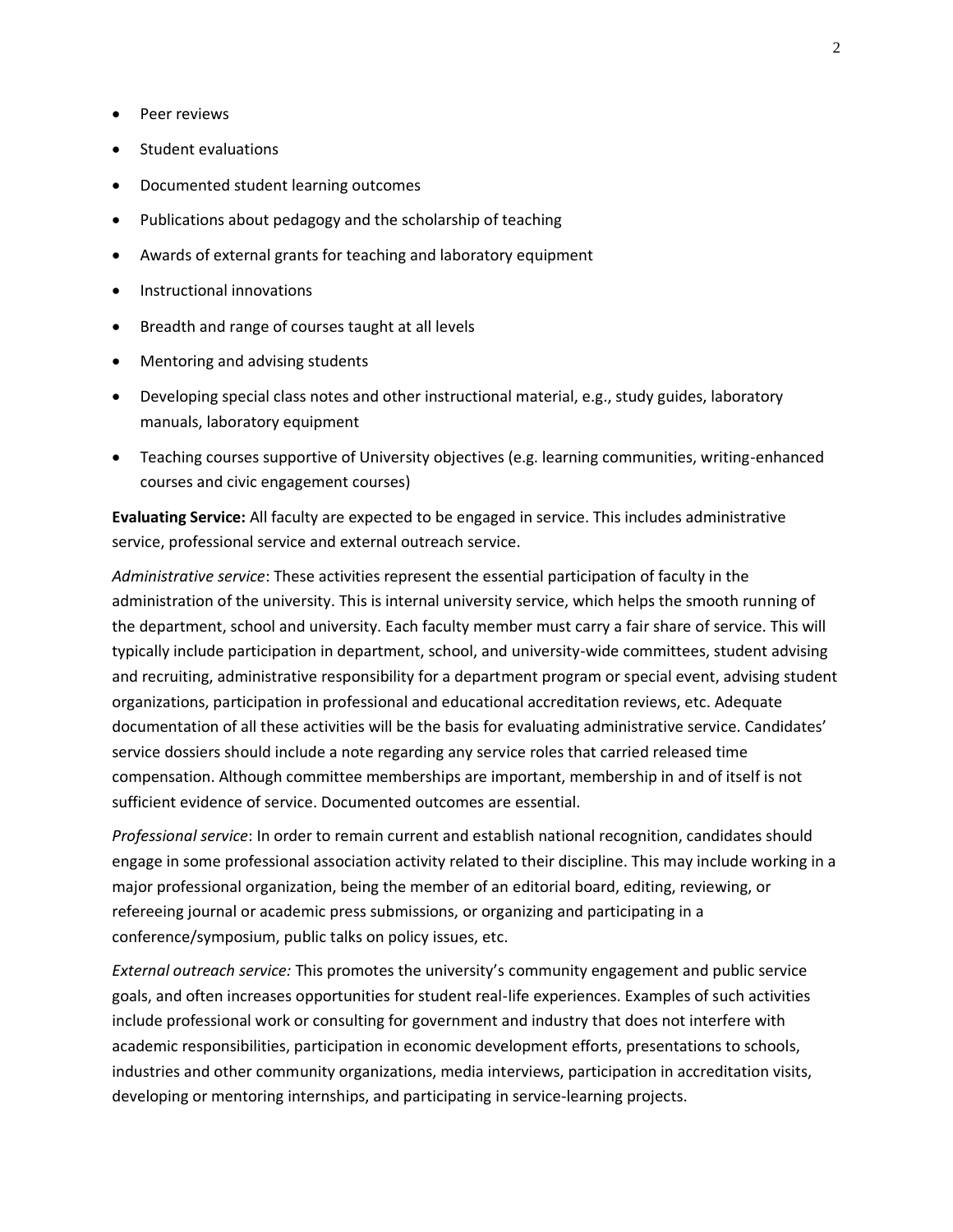There are other forms of service which need to be included, even if they do not fit in neatly in the three categories mentioned above. For instance, Pace is committed to providing, nurturing and enhancing a diverse community of learners and scholars in an environment of equity and inclusion. Faculty work that contributes towards this goal is highly valued and should be described in the dossier.

# **Responsibilities of the Candidate, Program Lead,\* Dean, and Clinical Faculty Promotion Committee**

#### **Candidate Responsibilities**

All candidates for promotion should be aware of the process and prepare accordingly. Seek guidance from your program lead or dean if you have any questions about the process or qualifications for promotion as a clinical faculty member. The reviewing bodies will consider that the criteria for promotion be met at the time the promotion goes into effect.

#### **Program Lead Responsibilities**

Program leads provide letters of recommendation for candidates in their programs. Provide sufficiently detailed letters to the dean with a full picture of the performance and contributions of the candidate since their last promotion.

#### **Dean Responsibilities**

After the review and recommendation by the school's CFPC and program lead, the dean will write a letter of evaluation and recommendation for action by the Provost.

#### **Clinical Faculty Promotion Committee's Responsibilities**

Members of the CFPC must fully participate in committee deliberations.

Faculty members and administrators who participate in the promotion evaluation process have full access to all materials in the candidate's dossier.

Committee members voting for a promotion must at least hold the rank being sought by the candidate and must not hold a lower rank than the candidate currently holds.

The CFPC report should be written with sufficient detail, including the reasons for the recommendation, such that each subsequent reviewing body, officer, or candidate is informed on the basis for their conclusions.

\*Program Lead refers to any of the following as immediate "supervisor" of the faculty member: department chair, program director, associate dean.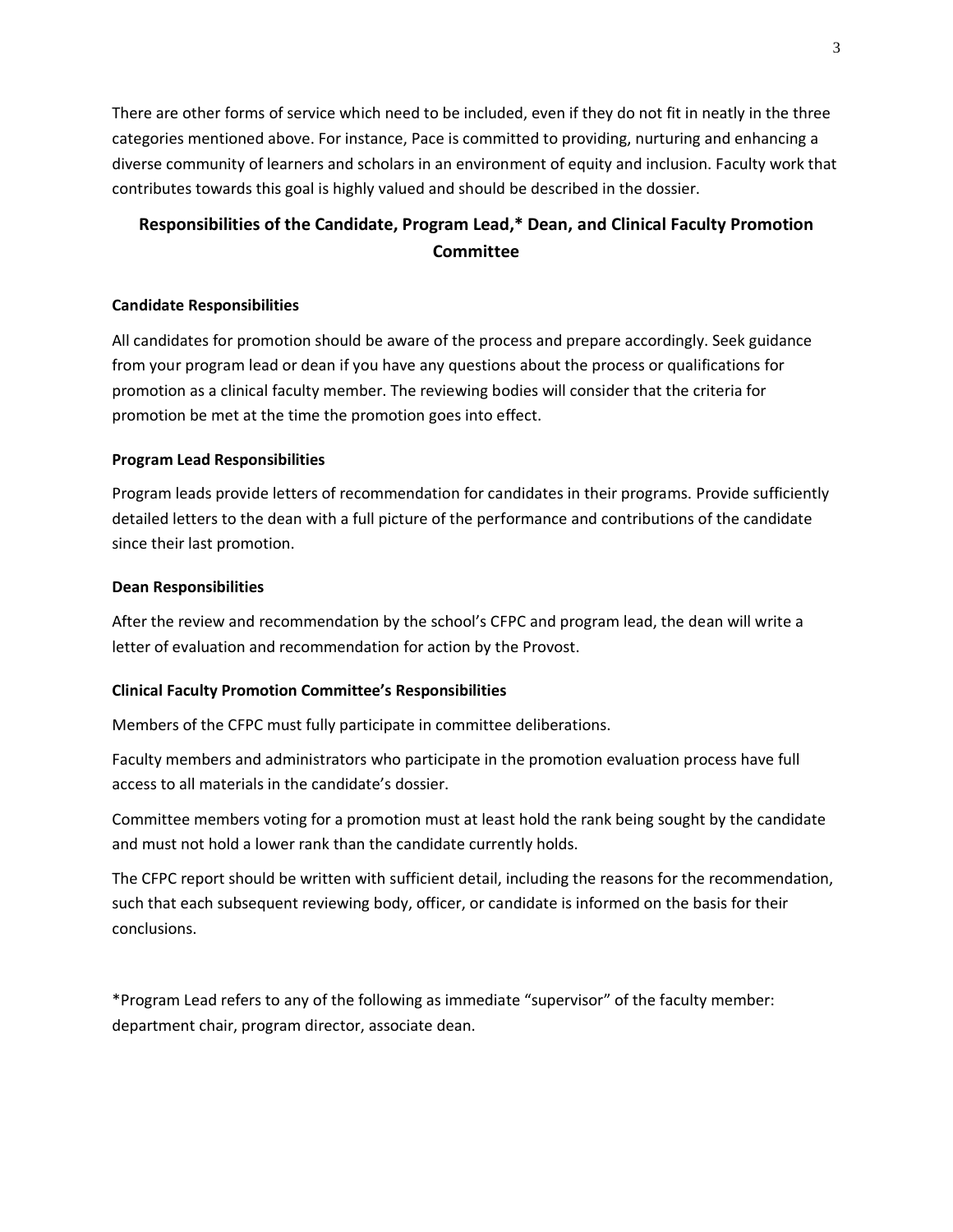# **Guidelines for Candidates Preparing their Dossiers**

Updated 3-5-21

The purpose of the eDossier is to represent both your academic and professional qualifications and your performance as a faculty member. The dossier presents the evidence upon which the provost will make a promotion decision. Therefore, it is important that it be as representative, complete and clear as possible. A concise and relatively uniform presentation aids in the evaluation process. Carelessly presented dossiers can hinder effective evaluation.

You may find it helpful to ask colleagues who have recently been through the process to let you review their materials. Find a supportive colleague to discuss dossier preparation in general, to offer suggestions for your dossier, and to read it before you turn it in.

**For assistance regarding Interfolio,** contact the Faculty Center a[t interfolio@pace.edu.](mailto:interfolio@pace.edu) It is to your benefit to initiate contact early in the process of developing your eDossier.

- **Heading on first page:** (Center on top of page) Full name, Department, Rank
- **Heading on pages two and on**: Last name, First initial top right corner
- **Font**: Times New Roman or similar
- **Font size**: 11 PT or larger
- **Spacing**: 1.5 lines
- **Page margins**: 1 inch all around

# *Section 1: Curriculum Vitae – Length ≤ 12 pages*

The curriculum vitae is a factual summary of your career.

# *Section 2: An Executive Summary – Length ≤ 2 pages*

The executive summary highlights your accomplishments and expertise in the areas of teaching, professional/practicum (if appropriate), and service.

# *Section 3: Teaching Portfolio - Length ≤ 8 pages*

This section should include objective and subjective evidence of your abilities and effectiveness as a teacher. Some suggested sub-headings for this section include:

- Teaching Philosophy
- Teaching Responsibilities Include any courses you developed.
- Teaching Evaluations
- Future Teaching Goals

# *Section 4: Professional/Practicum (if appropriate) – Length ≤ 5 pages*